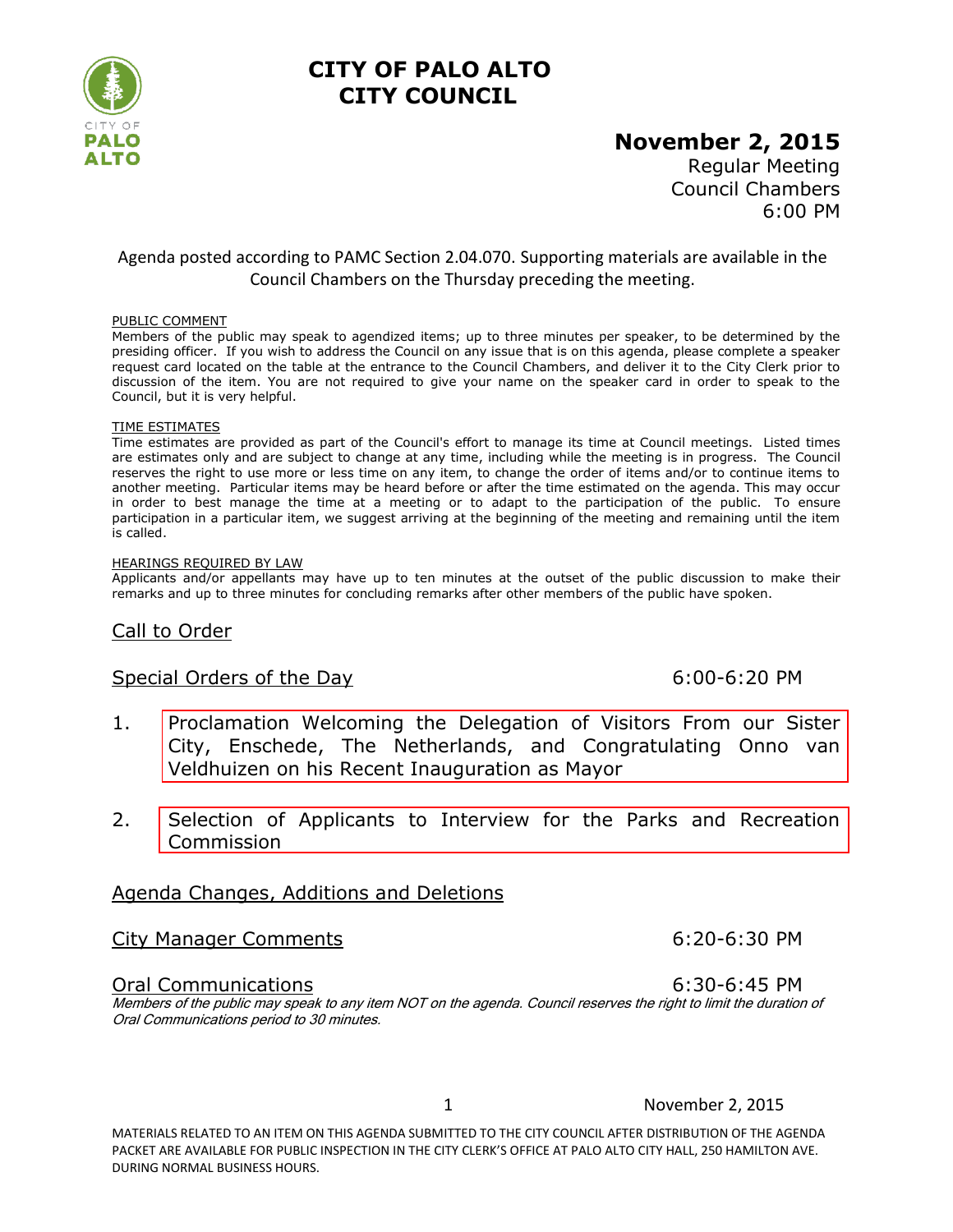#### Minutes Approval **Minutes** Approval

3. [Approval of Action Minutes for the June 15, 22, 29, August 17 and](http://www.cityofpaloalto.org/civicax/filebank/blobdload.aspx?BlobID=49550)  August 24, 2015 Council Meetings

Consent Calendar 6:50-6:55 PM Items will be voted on in one motion unless removed from the calendar by three Council Members.

- 4. [Approval of a 3-Year Contract Extension With SAP America for](http://www.cityofpaloalto.org/civicax/filebank/blobdload.aspx?BlobID=49581)  Maintenance and Support, Contract Number C14151181 in an Amount Not to Exceed \$742,811
- 5. [Finance Committee Recommends Approval of Fiscal Year 2015](http://www.cityofpaloalto.org/civicax/filebank/blobdload.aspx?BlobID=49568)  Reappropriation Requests to be Carried Forward Into Fiscal Year 2016
- 6. Finance Committee Recommends Amendment of Municipal Code [Section 2.28.080 Regarding City Council Budget and Table of](http://www.cityofpaloalto.org/civicax/filebank/blobdload.aspx?BlobID=49571)  Organization Amendment Approvals
- 7. Approve and Delegate Authority to the City Manager to Execute Amendment Four With Elster Solutions, LLC to Extend the Term of an [Equipment and Fully Managed Services Agreement \(EFMSA\) Through](http://www.cityofpaloalto.org/civicax/filebank/blobdload.aspx?BlobID=49575)  December 31, 2017 at no Additional Cost; to Delegate Authority to the City Manager to Enter Into and Execute a Subsequent Extension of the EFMSA Term Through 2018 at no Additional Cost

### Action Items

Include: Reports of Committees/Commissions, Ordinances and Resolutions, Public Hearings, Reports of Officials, Unfinished Business and Council Matters.

6:55-8:55 PM

8. [Comprehensive Plan Update: Comprehensive Plan Structure, Including](http://www.cityofpaloalto.org/civicax/filebank/blobdload.aspx?BlobID=49573)  Goals, Vision Statements, and Related Issues for Each Element (Part III: Land Use and Community Design)

8:55-9:55 PM

9. [PUBLIC HEARING: Adoption of an Ordinance Amending Title 5 \(Health](http://www.cityofpaloalto.org/civicax/filebank/blobdload.aspx?BlobID=49570)  and Sanitation) and Title 18 (Zoning) of the Palo Alto Municipal Code to Require All Businesses to Subscribe to Recycling and Compost Services and Comply with Refuse Sorting Requirements

2 November 2, 2015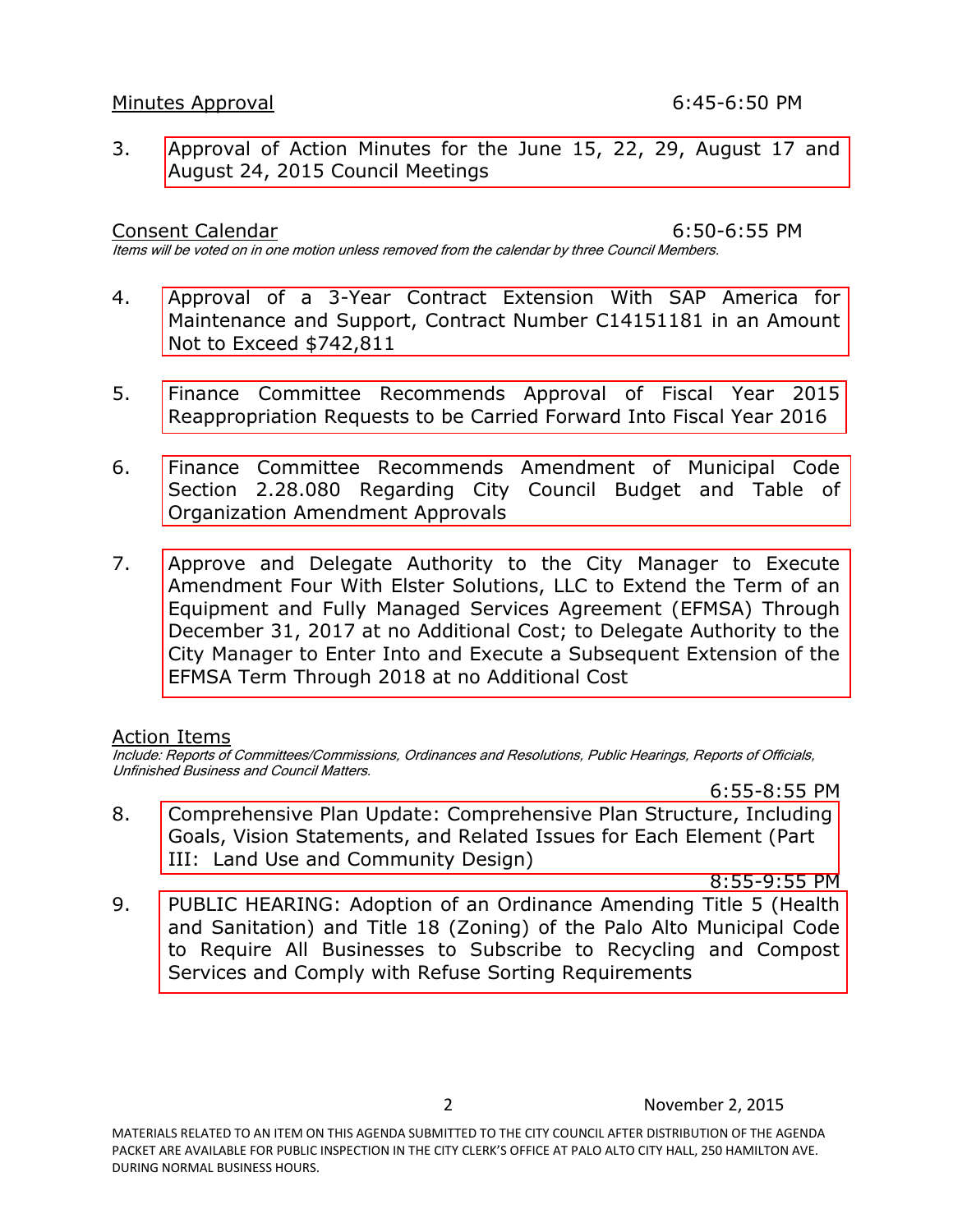## Inter-Governmental Legislative Affairs

## Council Member Questions, Comments and Announcements

Members of the public may not speak to the item(s)

# Adjournment

AMERICANS WITH DISABILITY ACT (ADA)

Persons with disabilities who require auxiliary aids or services in using City facilities, services or programs or who would like information on the City's compliance with the Americans with Disabilities Act (ADA) of 1990, may contact (650) 329-2550 (Voice) 24 hours in advance.

MATERIALS RELATED TO AN ITEM ON THIS AGENDA SUBMITTED TO THE CITY COUNCIL AFTER DISTRIBUTION OF THE AGENDA PACKET ARE AVAILABLE FOR PUBLIC INSPECTION IN THE CITY CLERK'S OFFICE AT PALO ALTO CITY HALL, 250 HAMILTON AVE. DURING NORMAL BUSINESS HOURS.